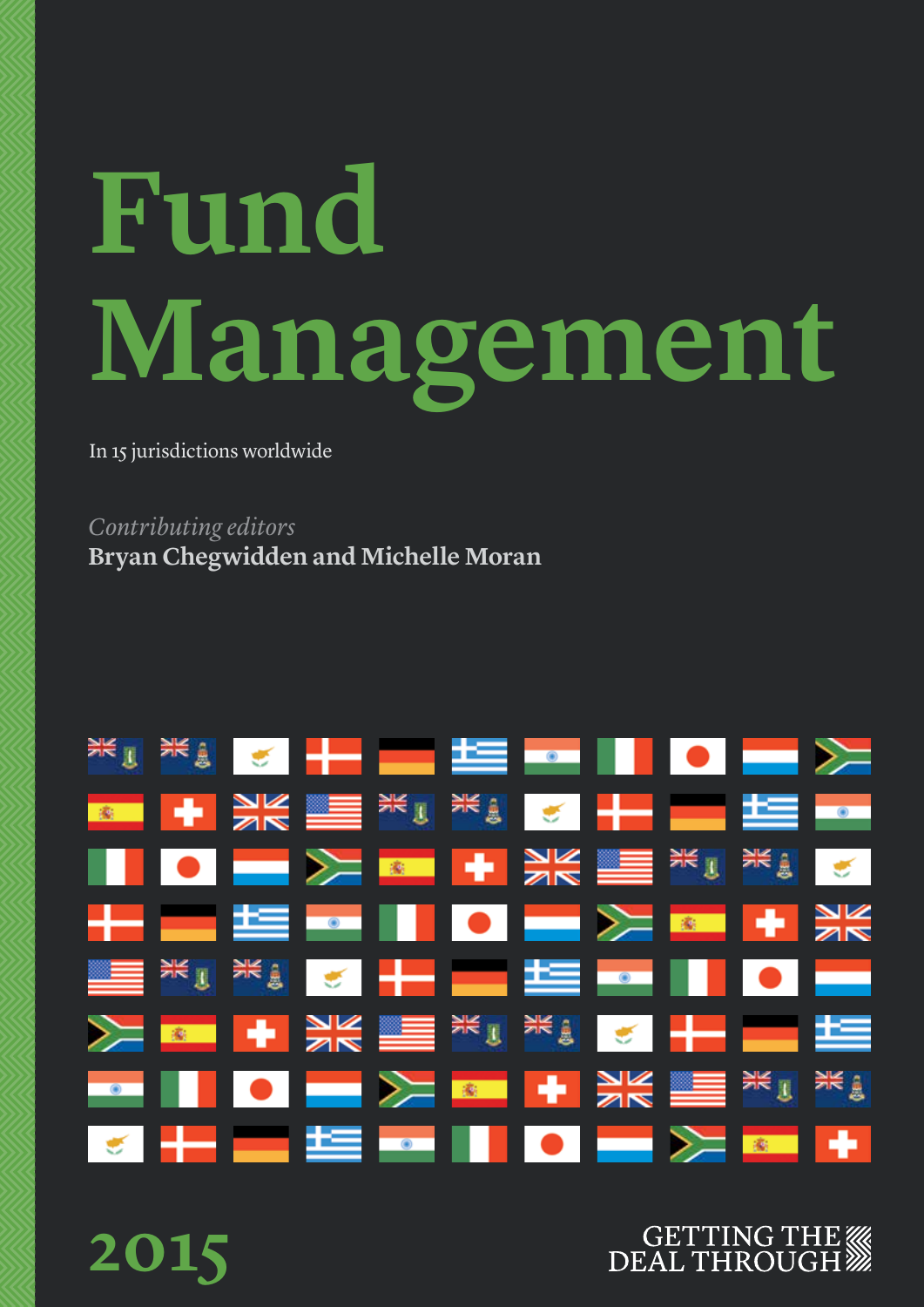### **United States**

#### **Bryan Chegwidden and David Geffen**

**Ropes & Gray LLP**

#### **Fund management**

**1 How is fund management regulated in your jurisdiction? Which authorities have primary responsibility for regulating funds, fund managers and those marketing funds?**

#### **Fund managers**

In the US, fund managers (investment advisers) are regulated principally by the Investment Advisers Act of 1940 (the Advisers Act). The US Securities and Exchange Commission (SEC) oversees the regulation of funds and their investment advisers. Under the Advisers Act, an investment adviser not qualifying for an exemption must register with the SEC and disclose a significant amount of information about themselves and their qualifications in order to register. This information regarding a registered investment adviser (RIA) must be made available to prospective clients.

#### **Retail and private funds**

If a fund is a 'retail' fund – a fund offered to investors by means of a registered public offering and sold to investors of all types or sophistications – then the fund is subject to the Investment Company Act of 1940 (the 1940 Act). The SEC oversees the regulation of retail funds under the 1940 Act, which requires retail funds to register with the SEC (thus becoming a registered investment company (RIC)). A discussion of RICs appears below under the 'Retail funds' section, beginning at question 11. In addition, RICs are required to register their publicly offered shares with the SEC under the Securities Act of 1933 (the Securities Act). The registration statement (which includes the prospectus) and any advertisements used in the public offering must conform to the requirements of the Securities Act.

Non-retail funds (private funds) can be exempt from SEC registration under the provisions of the 1940 Act. The securities of private funds, when sold to investors, typically qualify for an exemption from SEC registration under provisions of the Securities Act.

The Securities Act focuses principally on disclosure by issuers, while the Advisers Act and the 1940 Act focus mainly on substantive regulation of the activities of RIAs and RICs, respectively.

Under the Commodity Exchange Act (CEA), the operator of a 'commodity pool' (ie, a fund that invests in commodities, including many types of derivatives) must register as a commodity pool operator (CPO) (absent an exemption from registration) and its adviser may need to register as a commodity trading adviser (CTA).

#### **Marketing**

The marketing of RICs and private funds falls within the jurisdiction of the SEC under the Securities Exchange Act of 1934 (the Exchange Act) and the Advisers Act and, at times, is also subject to oversight by the Financial Industry Regulatory Authority, a self-regulatory organisation. The marketing of private funds is discussed in question 7, and the marketing of RICs is discussed in question 14.

#### **2 Is fund administration regulated in your jurisdiction?**

In the US, most fund administration activities generally are not subject to regulation.

**3 What is the authorisation or licensing process for funds? What are the key requirements that apply to managers and operators of investment funds in your jurisdiction?**

Private funds are not subject to authorisation or licensing.

The key requirements applicable to RIAs exist under the Advisers Act and state securities laws, which deem an RIA to be a fiduciary with respect to its clients. As a fiduciary, an RIA is held to strict standards of fairness to clients in all matters, and is prohibited from placing its own interests ahead of the interests of its clients. Under the Advisers Act, an RIA's activities are subject to detailed regulatory requirements. In particular, the Advisers Act and related SEC rules regulate, among other things, the terms of an advisory agreement, performance fees, client-solicitation arrangements, political contributions, trading practices, advertising, record-keeping, proxy voting, personal securities reporting and custody of client assets. The Advisers Act also imposes broad anti-fraud prohibitions, which extend to dealings with clients, prospective clients, and investors and prospective investors in private funds that are advised by the adviser.

An RIA must have written compliance policies and procedures reasonably designed to prevent violations of the Advisers Act, which must be administered by a chief compliance officer. In addition, the SEC will periodically examine RIAs for compliance with the Advisers Act, and has the power to bring enforcement actions for non-compliance with the Advisers Act and to impose fines, suspensions and other penalties for violations.

#### **4 What is the territorial scope of fund regulation? Can an overseas manager perform management activities or provide services to clients in your jurisdiction without authorisation?**

Generally, an investment adviser, whether located within the US or abroad, must be an RIA to perform investment management activities for US clients. However, investment advisers solely to venture capital funds are exempt from SEC registration. Family offices, which provide investment advice to 'family clients', are exempt from SEC registration. Finally, investment advisers solely to private funds that have less than US\$150 million in assets in the aggregate are exempt from SEC registration. In addition, the following exemptions are available with respect to overseas investment advisers.

#### **Overseas affiliates**

There is an exemption available to an overseas affiliate (a 'participating affiliate') of an RIA. The exemption has multiple requirements, including: (i) any advice given to US clients by the participating affiliate must be given through the RIA or through employees of the participating affiliate participating in the RIA's US advisory business; (ii) the RIA must subject to its supervision each employee of the participating affiliate whose duties relate to the determinations and recommendations that the RIA makes to its US clients; and (iii) the participating affiliate must submit to the jurisdiction of US courts with respect to any action under US securities laws that involves the services provided by the participating affiliate's employees to the RIA's US clients.

#### **Overseas private fund investment adviser**

There is an exemption available to an overseas investment adviser with its principal office and place of business outside of the US, provided the investment adviser has no US clients, except for one or more private funds, and all assets under management by the investment adviser at a place of business in the US are solely attributable to private fund assets, the total value of which is less than US\$150 million. There is no limit on the amount of assets that can be advised through the private fund if the investment adviser does not have a place of business in the US. To rely on the exemption, the investment adviser must periodically file certain information with the SEC, which is then publicly available.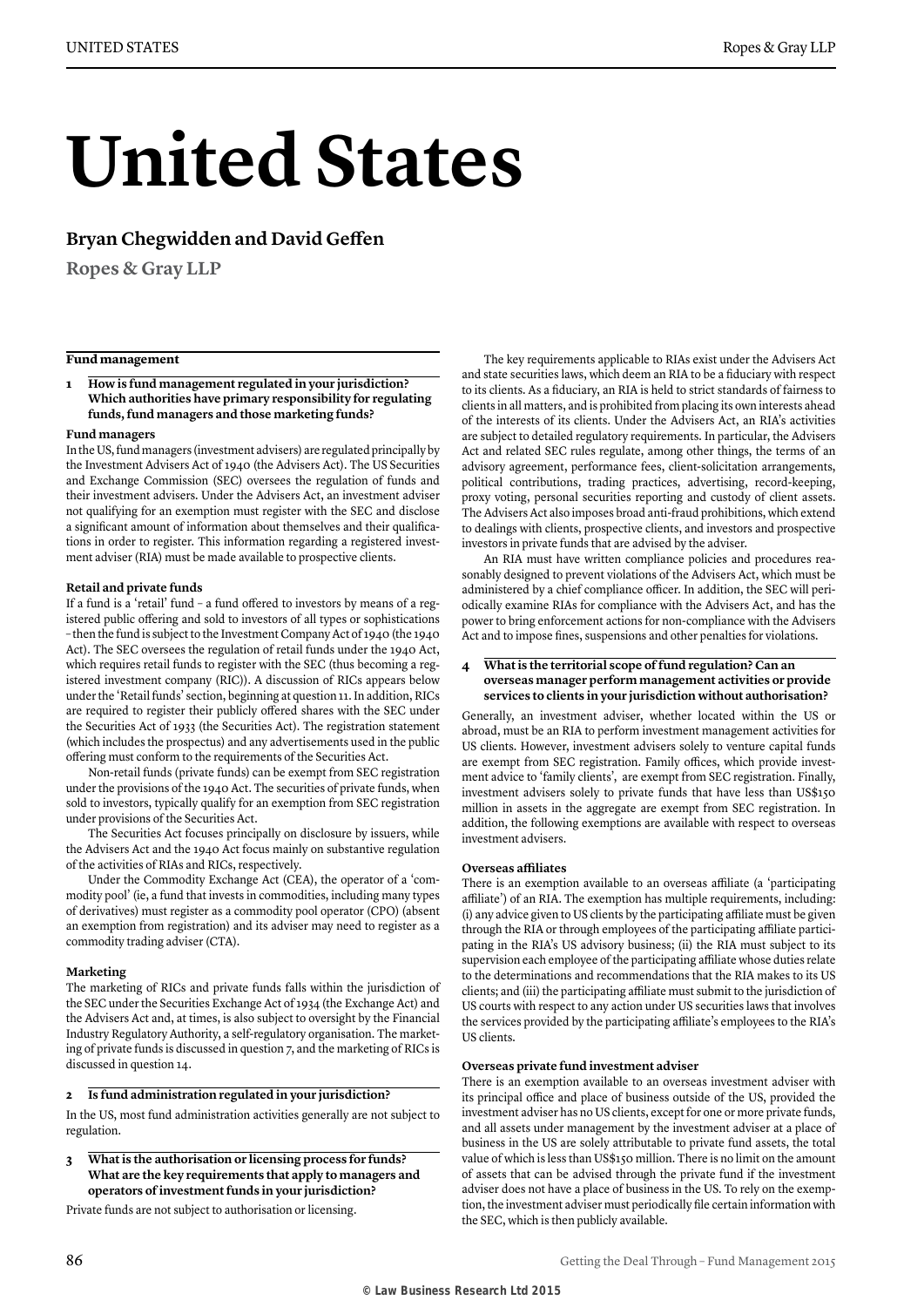#### **Overseas private investment adviser**

Finally, there is an exemption available to an overseas investment adviser with fewer than 15 US clients and US investors in private funds advised by the investment adviser. The exemption is available only if the adviser has no place of business in the US and has aggregate assets under management attributable to US clients and US investors in private funds advised by the adviser of less than US\$25 million.

#### **5 Is the acquisition of a controlling or non-controlling stake in a fund manager in your jurisdiction subject to prior authorisation by the regulator?**

There is no pre-authorisation requirement with respect to the acquisition of a non-controlling stake in an RIA. Control is generally defined to be the acquisition of 25 per cent or more of the RIA's (or parent company's) voting stock. The acquisition of control of an RIA may be deemed to constitute an assignment of the RIA's advisory contracts with its clients, and an assignment of an advisory contract may not be made without the consent of the client. Therefore, in practical terms, a transaction involving the acquisition of control of an RIA is usually conditioned on the consent of the RIA's clients.

#### **6 Are there any regulatory restrictions on the structuring of the fund manager's compensation and profit-sharing arrangements?**

In general, for private funds, in which all of the investors are high-networth investors (both natural persons and institutional investors), there are no regulatory restrictions on the structure of the RIA's compensation (other than pre-disclosure to the investors). For RICs, RIAs are generally prohibited from charging the RIC a performance fee, subject to the following exception: an RIA may charge a RIC a fee that provides for compensation based on the investment company's net assets, averaged over a specified period, and increasing and decreasing proportionately with the investment performance of the company over the specified period in relation to the investment record of a relevant securities index.

#### **Fund marketing**

#### **7 Does the marketing of investment funds in your jurisdiction require authorisation?**

Marketing activities may subject the person or entities performing the marketing activities to registration with the SEC. Specifically, any person engaged in the business of marketing funds to prospective investors may be required to register with the SEC as a 'broker–dealer' under the Exchange Act and to register with the Financial Industry Regulatory Authority, the industry self-regulatory organisation. There may be an exemption from these registration requirements that applies to employees of the sponsor of a private fund who: (i) do not receive transaction-based compensation; (ii) are not employed by a registered broker–dealer; and (iii) perform substantial duties for the private fund (other than soliciting investors).

Sponsors of funds frequently use registered broker–dealer firms as 'placement agents' to market their funds. A placement agent introduces the sponsor to potential investors.

#### **8 What marketing activities require authorisation?**

As noted in question 7, fund marketing activities may subject the person or entities performing the marketing activities to registration with the SEC as a broker–dealer. In general, performance of any one of the following activities may trigger an obligation to register with the SEC.

- participating in important parts of a securities transaction, including solicitation, negotiation, or execution of the transaction;
- earning compensation for participation in a securities transaction that depends upon, or is related to, the outcome or size of the transaction or deal;
- engaging in the business of effecting or facilitating securities transactions; or
- handling the securities or funds of others in connection with securities transactions.

#### **9 What is the territorial scope of your regulation? May an overseas entity perform fund marketing activities in your jurisdiction without authorisation?**

The territorial scope of US regulation of fund marketing activities is broad. Generally speaking, activities that occur in the US, even if initiated outside the US, will be regulated.

#### **10 If a local entity must be involved in the fund marketing process, how is this rule satisfied in practice?**

There is no requirement for a local entity to be involved in the fund marketing process.

#### **Retail funds**

#### **11 What are the main legal vehicles used to set up a retail fund? How are they formed?**

The 1940 Act requires that retail funds (RICs) must adopt a corporate form of governance with a board of directors or trustees (the directors). The 1940 Act does not require an investment company (other than a unit investment trust, which is not discussed here) to be organised in any particular corporate form. Thus, corporations, business trusts and limited partnerships would all be permitted legal vehicles.

#### **12 What are the key laws and other sets of rules that govern retail funds?**

The key law is the 1940 Act and rules promulgated under the 1940 Act by the SEC. The SEC has also issued a substantial number of guidance and interpretive publications with respect to the 1940 Act and rules thereunder. In addition, the offer and sale of shares of a RIC are governed by the Securities Act. Finally, the provisions of the Advisers Act and rules promulgated under the Advisers Act by the SEC are also relevant to RICs' RIAs.

Closed-ended RICs, if they are listed and traded on a stock exchange, also are subject to the listing and trading rules of the relevant exchange. The same is true with respect to ETFs, described immediately below.

A significant and growing segment of the US retail RIC market belongs to the exchange-traded fund (ETF) sector. Most ETFs are organised as open-ended funds and, as their name suggests, trade on a stock exchange. Most ETFs are passively managed to seek to track the performance of a designated index. ETFs sell shares directly only to 'authorised participants' (APs) in large blocks (eg, 50,000 shares) known as 'creation units'. Each AP is required to enter into an agreement with the ETF, which governs the AP's activities with respect to the ETF and its creation units. Through the arbitrage activities of APs, the ETF share's market price generally tracks the ETF share's net asset value.

Investors (ie, not APs) may buy ETF shares only in secondary market transactions on an exchange. Except where otherwise indicated, any response herein concerning open-ended RICs includes ETFs.

#### **13 Must retail funds be authorised or licensed to be established or marketed in your jurisdiction?**

RICs must be registered with the SEC under the 1940 Act. To offer their shares to the public, RICs must register their shares with the SEC under the Securities Act.

#### **14 Who can market retail funds? To whom can they be marketed?**

Broker–dealers are the principal distribution channels for shares of RICs (other than ETFs). Banks and insurance companies also are permitted to distribute shares of RICs (other than ETFs).

Shares of an open-ended RIC can be offered and sold to any person (except for ETF shares, which are offered and sold only to APs).

Closed-ended RICs, which have their shares listed on a stock exchange, are generally offered to investors through broker–dealers that function as underwriters of the shares offered to investors in a public offering.

#### **15 Are there any special requirements that apply to managers or operators of retail funds?**

The principal special requirement is that an investment adviser to a RIC must be an RIA. Therefore, in addition to any provisions of the 1940 Act that affect the RIA to a RIC, the RIA is subject to the requirements of the Advisers Act and rules promulgated under the Advisers Act by the SEC.

#### **16 What are the investment and borrowing restrictions on retail funds?**

#### **Investment limitations**

The 1940 Act requires a RIC to disclose its policies with respect to certain investments. These policies may be either fundamental or nonfundamental. In general, fundamental policies can be changed only by vote of a majority of the RIC's shareholders. A RIC's registration statement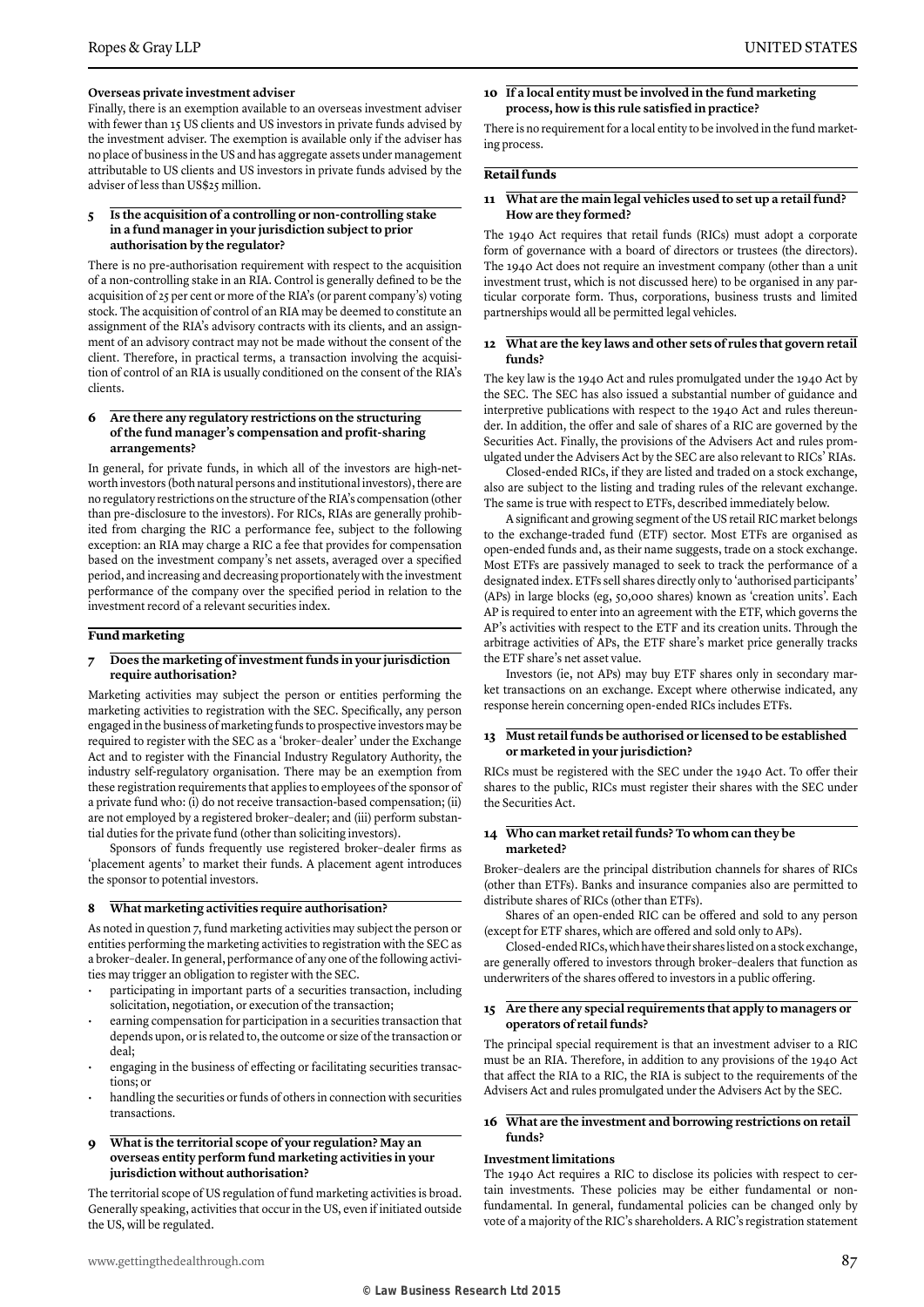must disclose its proposed fundamental policies with respect to each of the following:

- diversification (whether it will be diversified with respect to the number of issuers in which the RIC invests);
- borrowing money and issuing any form of debt;
- underwriting the securities of other issuers;
- concentrating its investments in a particular industry;
- investing in real estate and commodities;
- lending; and
- any other policy that the RIC deems fundamental or that cannot be changed without a shareholder vote.

The SEC requires that no more than 15 per cent of an open-ended RIC's assets (10 per cent in the case of a money-market RIC) may be invested in illiquid securities (this restriction does not apply to a closed-ended RIC). The 1940 Act and rules thereunder also regulate a RIC's investments in issuers that are in a securities-related business (eg, broker–dealers and RIAs), issuers that are insurance companies and issuers that are RICs. Finally, the 'name-test' rule under the 1940 Act applies to a RIC with a name that suggests a focus on a particular type of investment (such as an industry, country or region). Under the name-test rule, a RIC is required to invest at least 80 per cent of its assets in the type of investment that is suggested by its name.

#### **Borrowing**

Closed-ended RICs are permitted to borrow from banks and private sources and are permitted to issue debt, subject to a 300 per cent asset coverage requirement (ie, the ratio of assets to debt, including the amount borrowed, must be at least 300 per cent), which applies at all times that the borrowing is outstanding. Closed-ended RICs also may issue preferred shares but, in doing so, become subject to a 200 per cent asset coverage requirement.

An open-ended RIC, because its shares are redeemable securities, has less freedom to employ leverage. Specifically, an open-ended RIC may borrow only from banks, and the RIC must retain 300 per cent asset coverage with respect to all such borrowings. Unlike closed-ended RICs, open-ended RICs may not issue preferred shares. However, certain limited exemptions from the rules on borrowing exist.

#### **17 What is the tax treatment of retail funds? Are exemptions available?**

The Internal Revenue Code (IRC) governs the tax treatment of RICs. A RIC that satisfies the IRC requirements to qualify as a 'regulated investment company' is a 'pass-through' entity for US federal income tax purposes. This means that the RIC is not subject to federal corporate income tax. Instead, the RIC's income and capital gains are passed through to the RIC's investors.

#### **18 Must the portfolio of assets of a retail fund be held by a separate local custodian? What regulations are in place to protect the fund's assets?**

The assets of a RIC must be maintained by a qualified custodian, usually a bank. As a custodian, the bank performs only limited duties as agent of the RIC and has no discretion with respect to the assets of a RIC.

#### **19 What are the main governance requirements for a retail fund formed in your jurisdiction?**

The principal governance requirement applicable to RICs is that, under the 1940 Act and rules thereunder, a majority of a RIC's directors generally must be 'independent' from the RIC (other than serving as a director) and the RIC's RIA, sponsor and principal underwriter. The 1940 Act and its rules mandate that directors, including a majority of the independent directors, have the following specific duties:

- to review and approve investment advisory agreements at least annually;
- to review and approve underwriting agreements;
- to review and approve distribution plans and related agreements; and
- to select the RIC's independent auditors.

More generally, under the 1940 Act, independent directors are critical in policing the potential conflicts of interest between a RIC and its RIA. The Supreme Court of the United States has referred to the role of the independent directors under the 1940 Act as that of a 'watchdog' protecting RIC investors.

Independent directors are rarely involved in the day-to-day operation of a RIC. Rules promulgated by the SEC mandate that RICs adopt and implement written policies and procedures reasonably designed to prevent violation of the federal securities laws (including the 1940 Act) by the RIC and its principal service providers, including the RIC's RIA. The RIC's policies and procedures must be approved by the RIC's board, including a majority of independent directors. The SEC rules also require the board to designate a chief compliance officer (CCO) responsible for administering the policies and procedures. The CCO is required to review annually with the RIC's board the adequacy of the policies and procedures, including any material violation of those policies and procedures.

#### **20 What are the periodic reporting requirements for retail funds?**

#### **Semi-annual and annual reports**

Under the 1940 Act, a RIC must transmit semi-annually a report to each shareholder of record no later than 60 days after the close of the relevant period. The annual report, covering the RIC's entire fiscal year, must be audited by the RIC's independent auditors.

#### **Form N-CSR**

No later than 60 days after the close of each semi-annual and annual period, a RIC must file with the SEC (using Form N-CSR) its report to shareholders for that period, various certifications regarding the controls and procedures in place to assure that the reports to shareholders are accurate, and other information with respect to the RIC's code of ethics, audit committee, internal controls and procedures, and a schedule of the RIC's portfolio holdings.

#### **Portfolio holdings**

For the first and third quarter of its fiscal year, a RIC must file Form N-Q with the SEC, containing a complete list of its portfolio holdings. Form N-Q must be filed within 60 days after the end of the quarter covered. A complete listing of portfolio holdings for the second and fourth fiscal quarters must be contained in the RIC's Form N-CSR. Thus, a RIC's Form N-Q disclosure, combined with the RIC's Form N-CSR disclosure, disclose the RIC's portfolio holdings for each fiscal quarter no more than 60 days after the close of the quarter.

#### **Proxy voting**

A RIC must disclose how it voted portfolio securities using a prescribed form that must be filed each year by 31 August and cover the 12-month period ending 30 June.

#### **Form N-SAR**

Form N-SAR, which must be filed with the SEC semi-annually, is used by the SEC to obtain data from RICs.

#### **Form N-1A**

An open-ended RIC must update its registration statement annually using one form, Form N-1A, under the 1940 Act and the Securities Act.

#### **21 Can the manager or operator place any restrictions on the issue, transfer and redemption of interests in retail funds?**

A RIC may set minimum investment requirements (minimum investments of US\$500 or more are not uncommon). Certain RIC classes of shares are intended for institutional investors and, therefore, may have higher minimum investment requirements (for these, minimum investments of US\$1 million are not uncommon). As noted, ETFs sell and redeem their shares only with APs.

A RIC's board may adopt a policy whereunder the RIC will not sell its shares to persons whose ownership of the RIC's shares is likely to be disruptive to the RIC (eg, market-timers). Usually, such persons become known to the RIC due to prior disruptive trading practices with the RIC or with other RICs managed by the same RIA.

In general, with respect to any shareholder, a RIC may delay delivery of redemption proceeds for up to seven days to avoid disruption of the RIC's operations. Moreover, a RIC may pay redemption proceeds in kind (ie, in specie).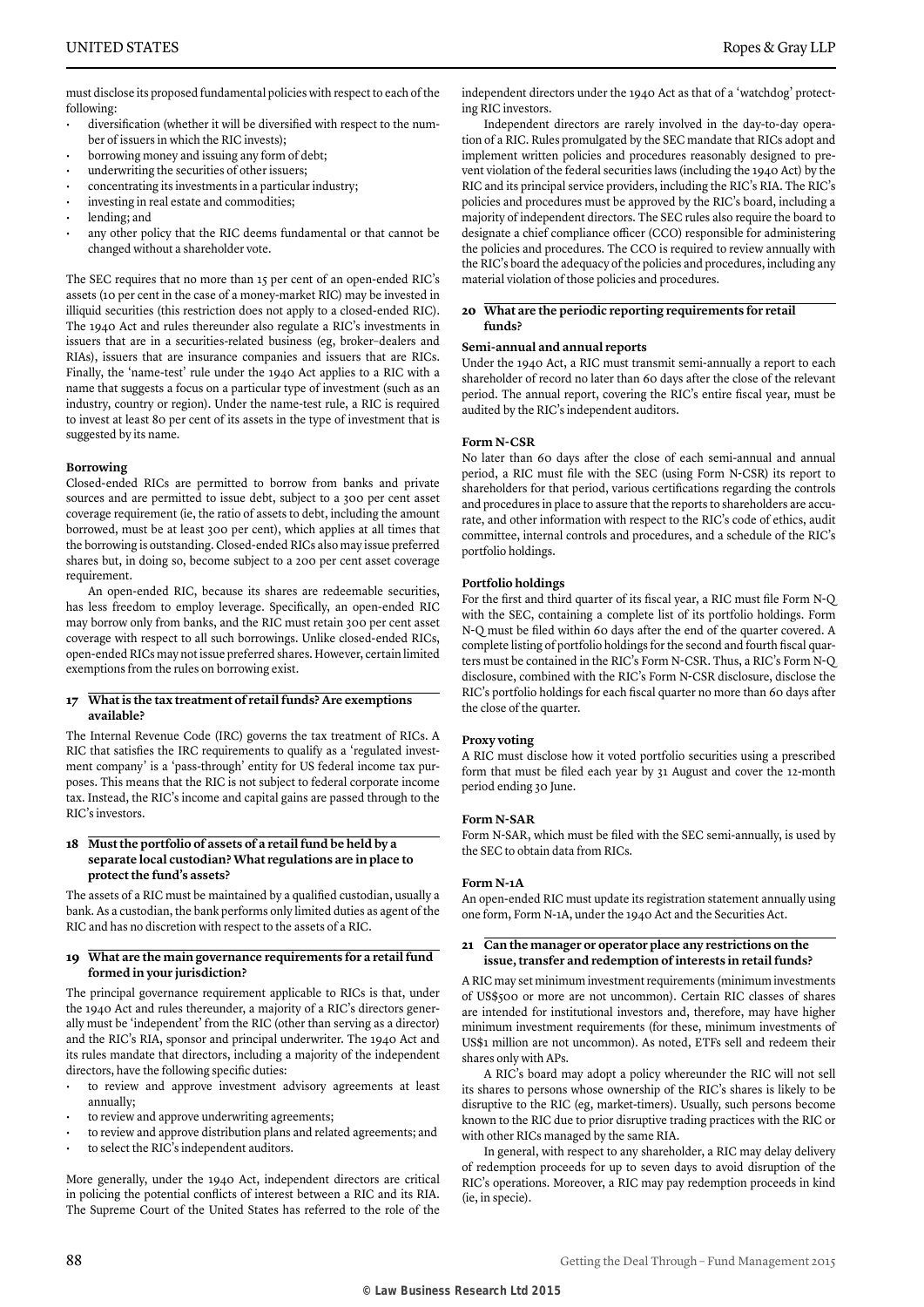The foregoing discussion applies only to open-ended RICs that are not ETFs. ETF shares are not redeemable by ordinary investors (only APs share that privilege) and are sold only to APs. A closed-ended RIC's shares are not redeemable, and the closed-ended RIC's sales of its shares are usually limited to a public offering through underwriters and certain dividend reinvestment programmes.

#### **Non-retail pooled funds**

#### **22 What are the main legal vehicles used to set up a non-retail fund? How are they formed?**

Private funds are organised in a variety of structures and jurisdictions. A private fund's investment strategy, type of target investor and tax considerations are normally paramount in determining the structure and jurisdiction of the private fund.

For those private funds organised within the US, the most common structure is a limited partnership, with Delaware most frequently the state of organisation. A limited partnership has a general partner, which is often organised as a limited liability company or in some other form. The general partner is responsible for management of the private fund and the limited partners are passive investors. In most instances, one entity serves as the general partner and an RIA manages the private fund's portfolio pursuant to an investment management agreement. A key advantage of the limited partnership structure is that a limited partner, who takes no role in the management of the private fund, is generally liable only to the extent of its investment in the private fund.

Taking Delaware as an example, limited partnerships are formed under the Delaware Revised Uniform Limited Partnership Act by filing of a certificate in the Office of the Delaware Secretary of State. The certificate must be signed by the general partner and must provide the general partner's name and address. The limited partnership agreement is not publicly filed, and the names of the limited partners do not have to be stated in the certificate filed with the Secretary of State. A Delaware limited partnership must maintain a registered agent and a registered office in the Delaware. There are service providers that will fulfil these roles.

#### **23 What are the key laws and other sets of rules that govern nonretail funds?**

The limited partnership agreement controls the structure and operation of the limited partnership, including management fees and performance allocations, payment of costs and expenses, and transfer and assignment of limited partnership interests. The limited partnership agreement normally sets forth each limited partner's capital contribution and explains the manner in which net profits and losses will be allocated to the partners' capital accounts and the manner in which distributions of net profits will be made. Normally, the agreement provides the general partner with broad authority to enter into transactions, contracts and arrangements on behalf of the limited partnership.

Private funds rely on exemptions under the Securities Act to avoid registering the interests to be sold to investors under the Securities Act with the SEC. Similarly, private funds rely on exemptions from the 1940 Act to avoid the registration and substantive provisions of the 1940 Act.

An RIA typically manages the private fund's portfolio pursuant to an investment management agreement. All of the provisions of the Advisers Act described above apply with respect to the RIA's relationship to the private fund, which is a client of the RIA. See questions 1 and 3.

Private funds are sold to investors by means of an offering document (frequently called a 'private-placement memorandum'). Anti-fraud provisions under the US securities laws and state laws would apply in the case of any material misstatements in, or material omissions from, the offering document.

Finally, the SEC recently adopted Form PF, which requires detailed information about private funds managed by an RIA. The form is filed periodically with the SEC on a confidential basis, and RIAs must include various information regarding each fund, such as the fund's use of leverage, derivative holdings and investors.

#### **24 Must non-retail funds be authorised or licensed to be established or marketed in your jurisdiction?**

Private funds are not subject to authorisation or licensing. Instead, the most important legal requirements are those that are applicable to RIAs under the Advisers Act and the RIA's fiduciary obligations (under the Advisers Act and state laws). See questions 1 and 3.

#### **25 Who can market non-retail funds? To whom can they be marketed?**

As described in questions 7 and 8, marketing activities may subject the person or entities performing the marketing activities to registration with the SEC. Absent an exemption, any person engaged in the business of marketing private funds to prospective investors would be required to register with the SEC as a broker–dealer under the Exchange Act. See question 7 for a description of the exemption from these registration requirements that may be available to employees of the sponsor of a private fund.

A private fund or a broker–dealer acting on behalf of the private fund generally may engage in general public solicitation and general public advertising activities (if desired), provided certain conditions are met, including selling interests only to high-net-worth natural persons and institutional investors (sophisticated investors), who are assumed to be able to fend for themselves in making a decision to invest in a private fund.

#### **26 Do investor-protection rules restrict ownership in non-retail funds to certain classes of investor?**

Investment protection rules underlie the exemptions from the Securities Act and 1940 Act alluded to in the second paragraph of question 25. As a consequence, investors who are not sophisticated investors are effectively precluded from investing in private funds.

As noted in question 25, a private fund generally may engage in general public solicitation and general public advertising activities, provided interests in the private funds are sold only to sophisticated investors. More specifically, such sales may be made only to 'accredited investors'. Under the 1940 Act, private funds that limit sales only to accredited investors generally are limited to no more than 100 investors to avoid registration with the SEC. Other private funds limit sales only to accredited investors that are also 'qualified purchasers' (generally, institutions with US\$25 million in investments and individuals or family companies with US\$5 million in investments). The 1940 Act does not limit the number of investors in these funds.

#### **27 Are there any special requirements that apply to managers or operators of non-retail funds?**

Absent an exemption, the manager or operator of a private fund is required to be an RIA. The obligations and responsibilities of an RIA are set forth in questions 1 and 3. In addition, as described in question 23, periodic disclosures must be made to the SEC on Form PF.

#### **28 What is the tax treatment of non-retail funds? Are any exemptions available?**

Private funds, which are usually organised as limited partnerships, are generally 'pass-through' entities for US federal income tax purposes. This means that a private fund is not subject to federal corporate income tax. Instead the private fund's income and capital gains are passed through to the private fund's investors.

#### **29 Must the portfolio of assets of a non-retail fund be held by a separate local custodian? What regulations are in place to protect the fund's assets?**

A private fund's RIA is generally required to maintain custody of the private fund's portfolio securities with a qualified custodian, often a bank. The RIA may be able to rely on an exemption from this custody requirement.

#### **30 What are the main governance requirements for a non-retail fund formed in your jurisdiction?**

The governance requirements of a limited partnership are set forth in the applicable limited partnership agreement. The agreement provides the general partner with broad authority to enter into transactions, contracts and arrangements on behalf of the limited partnership. In addition, under state law, the general partner is a fiduciary to each limited partner. In some cases, the limited partnership agreement may limit the general partner's fiduciary duties.

#### **31 What are the periodic reporting requirements for non-retail funds?**

As described in question 23, periodic disclosures must be made to the SEC on Form PF. The limited partnership agreement of a private fund typically sets forth the reports that limited partners are entitled to see or receive,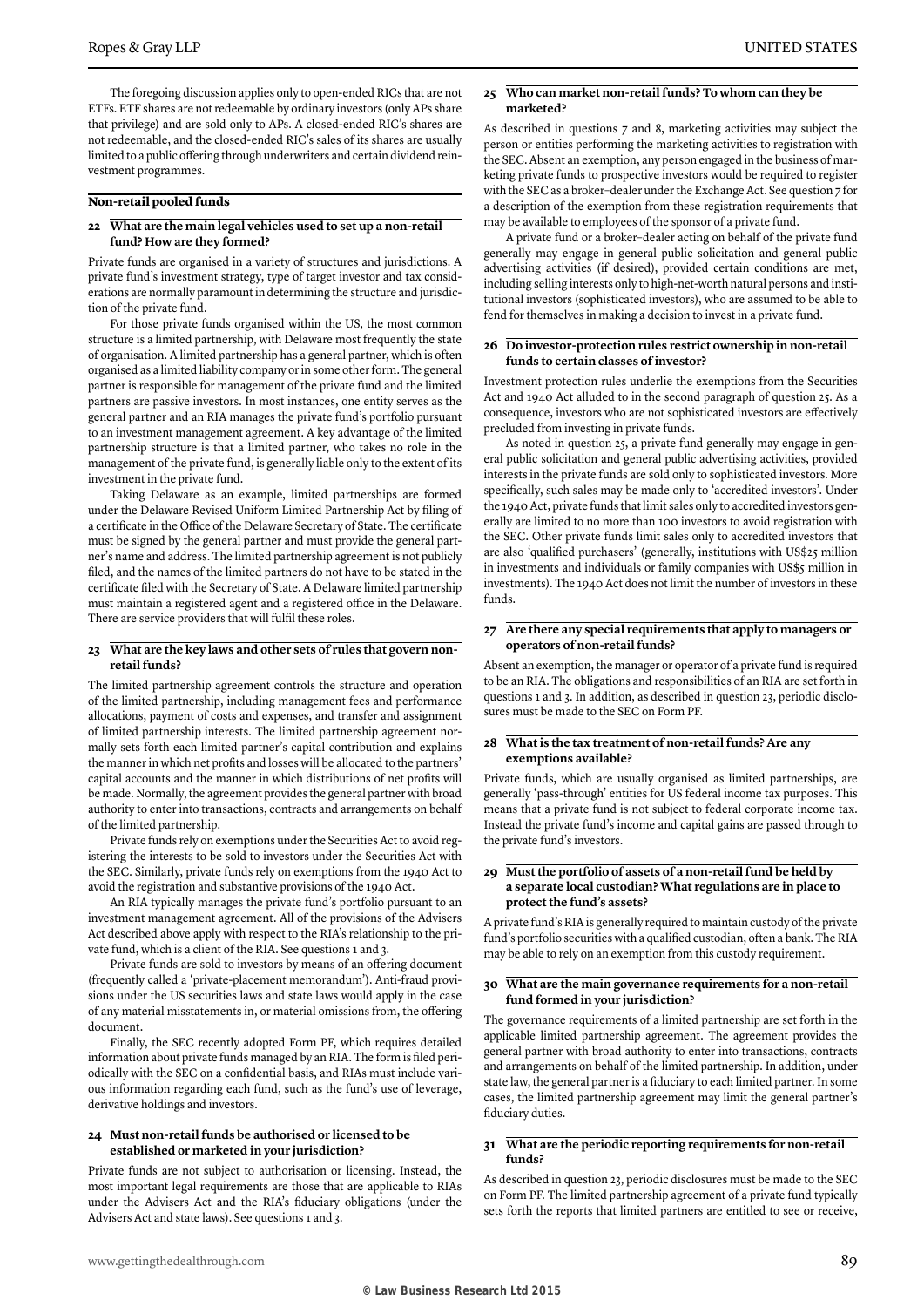including financial statements of the limited partnership and its annual tax reports. The limited partnership agreement also may provide for more frequent reporting on the private fund's performance.

#### **Separately managed accounts**

#### **32 How are separately managed accounts typically structured in your jurisdiction?**

Separately managed accounts are created by an investment management agreement between an investor and an RIA. The assets are held by a custodian, typically hired by the investor. Rather than owning interests in the account, the investor owns the account, which owns securities and other assets directly. Thus, no securities are deemed issued by the account. Instead of an offering document, the account is managed in accordance with the terms of the investment management agreement.

#### **33 What are the key legal issues to be determined when structuring a separately managed account?**

From the perspective of an investor, indemnification and standard of care are often among the most important terms. Other important terms include investment limitations, notice requirements and termination provisions.

#### **34 Is the management or marketing of separately managed accounts regulated in your jurisdiction?**

The management of separately managed accounts by an RIA is subject to the requirements of the Advisers Act and rules promulgated under the Advisers Act by the SEC. In addition, state law fiduciary obligations may apply. See questions 1 and 3.

In the case of a separately managed account, the RIA is not marketing any security – the investor does not own an interest in the account but, rather, the investor owns the account. Therefore, the marketing in question is the RIA's marketing of its services. Under the Advisers Act, an RIA's advertising or marketing of its services is regulated. Specifically, any advertisement by the RIA and addressed to more than one person (or any notice or other announcement in any publication or by radio or television) that offers, among other things, any 'investment advisory service with regard to securities' is regulated. There are specific limitations on the RIA's use of any testimonials from other clients and any references by the RIA to past investment recommendations. More generally, the RIA is prohibited from making any advertisement that contains a false or misleading statement of a material fact or that is otherwise misleading.

With these limitations in mind, an RIA is permitted to advertise its past performance, subject to various disclaimers and disclosure requirements.

#### **General**

#### **35 Are there proposals for further regulation of funds, fund managers or marketers of funds in your jurisdiction?**

As a result of the recent financial crisis, the US Congress enacted the Dodd-Frank Wall Street Reform and Consumer Protection Act of 2010, which authorised the SEC and other federal regulators to issue regulations on a wide variety of topics. The US Financial Stability Oversight Council (FSOC) recently issued a notice inviting public comment on whether certain asset management products and activities could pose potential risks to the US financial system. Whether the FSOC will issue regulations applicable to asset managers remains an open question.

#### **36 Outline any specific requirements for stock-exchange listing of retail and non-retail funds.**

Private funds are not listed on US stock exchanges. Only open-ended RICs that are ETFs trade on a stock exchange.

Exchange-listed closed-ended RICs and ETFs are subject to the applicable listing requirements of the exchange on which they are listed. The exchange will impose a number of requirements. Some of the more typical requirements of the New York Stock Exchange (NYSE) are a requirement to have an audit committee, which must consist exclusively of independent directors; the audit committee must establish procedures for the confidential, anonymous submission of concerns regarding questionable accounting matters by employees of the RIA and key service providers to the closed-ended RIC or ETF. Further, an NYSE-listed closed-ended RIC must hold a shareholder meeting each year and the NYSE requires the chief executive officer of a closed-ended RIC to certify annually that the CEO is unaware of any violation by the RIC of NYSE listing standards.

#### **37 Is it possible to redomicile an overseas vehicle in your jurisdiction?**

Yes, although the process to do so would vary, depending upon the state selected to form or incorporate the vehicle.

#### **38 Are there any special rules relating to the ability of foreign investors to invest in funds established or managed in your jurisdiction or domestic investors to invest in funds established or managed abroad?**

Foreign investors may invest in US private funds and RICs. Such investors may be subject to tax withholding on the income (excluding capital gains income) distributed by the private fund or RIC.

US investors may invest in foreign private funds or the other country's RIC equivalent. However, under the IRC, there likely would be significant tax disadvantages to the US investor if it is a US-taxable investor.

## **ROPES & GRAY**

1211 Avenue of the Americas New York 10036 United States

#### **Bryan Chegwidden bryan.chegwidden@ropesgray.com David Geffen david.geffen@ropesgray.com**

Tel: +1 212 596 9000 Fax: +1 212 596 9090 www.ropesgray.com